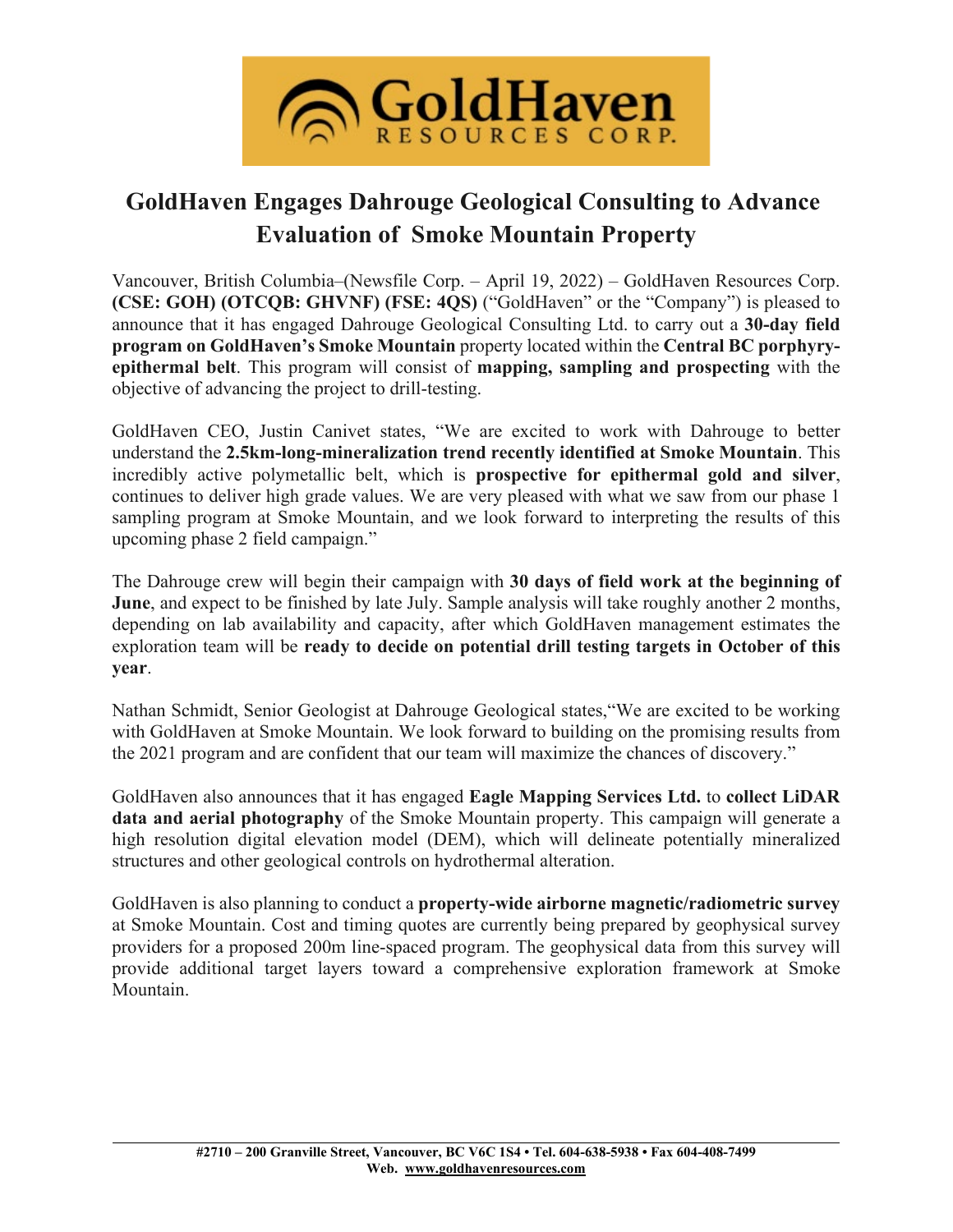## **Smoke Mountain Overview**

GoldHaven's Smoke Mountain is strategically located in the **Central British Columbia Porphyry-Epithermal Belt**, 15 km northeast of Surge Copper's Berg project, and 23 km north of Imperial Metals' Huckleberry project. In September 2021, a field crew carried out the Company's Phase 1 reconnaissance mapping, sampling and prospecting exploration program, which successfully outlined a **2.5 kilometre-long Cu-Au-Zn mineralization trend**.



**Figure 1.** The location of the Smoke Mountain property in the Central BC Porphyry-Epithermal Belt. Note, the mines, deposits, and prospects in this part of BC provide geologic context for the Smoke Mountain property, but this is not necessarily indicative that the Property hosts similar grades or tonnages of mineralization.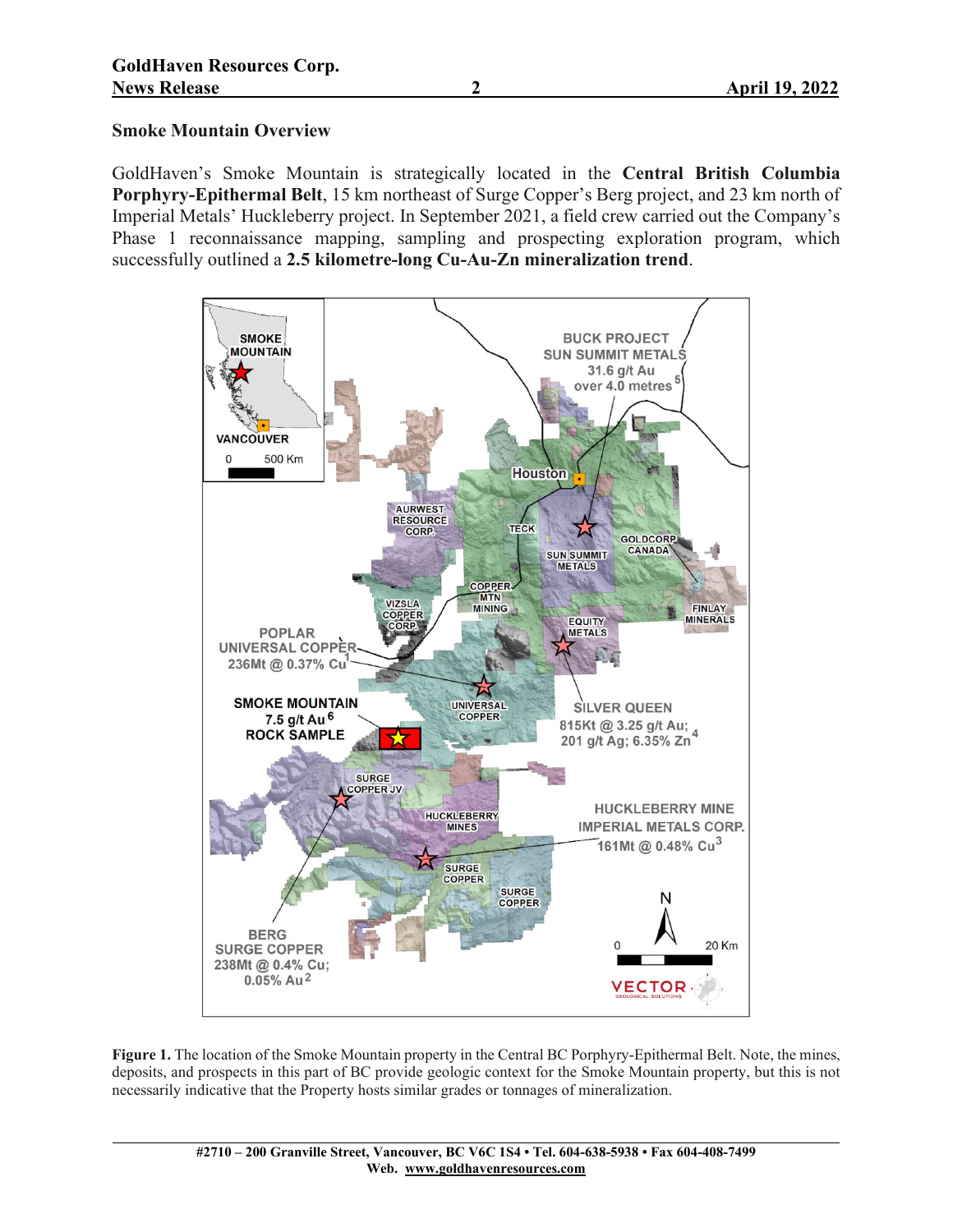### *About GoldHaven Resources Corp.*

GoldHaven Resources Corp. is a Canadian junior precious metals exploration Company focused on acquiring and exploring highly prospective land packages in both Canada and Chile. GoldHaven maintains a strategic presence in the gold and silver rich Maricunga Gold Belt of Northern Chile which is host to several mining and advanced exploration projects including Salares Norte (Gold Fields), Esperanza (Kingsgate Consolidated), La Coipa (Kinross), Cerro Maricunga (Fenix Gold), Lobo Marte (Kinross), Volcan (Volcan), Refugio (Kinross/Bema), Caspiche (Goldcorp/Barrick), and Cerro Casale (Goldcorp/Barrick). The Company has identified a total of 12 high-priority targets at it's Alicia and Roma project areas in the Maricunga within a prominent regional NW-SE structural trend along strike from Gold Field's Salares Norte deposit  $(5.2 \text{ million ounces of Gold}^{1})$ . These targets have been designated "High Priority" due to the extent, pervasive alteration, favourable geology, highly animals rock geochemical results, and their relative proximity to existing deposits. GoldHaven is also making exploration progress at its Smoke Mountain property (Canada) which is strategically located in the Central British Columbia Porphyry-Epithermal Belt in close proximity to Surge Copper's Berg project, as well as its Pat's Pond and O'Neill claims in Newfoundland's Central Newfoundland Gold Belt (Canada). Pat's Pond is strategically located in close proximity to Marathon Gold's Valentine Lake gold project and on strike from the Boomerang/Domino VMS deposit. Both project areas in Canada are highly prospective for gold, copper, silver and zinc and all project areas have large scale discovery potential.

### **On Behalf of the Board of Directors**

*Justin Canivet, CFA Chief Executive Officer*

#### **For further information, please contact:**

**Bonn Smith, Business Development**

**[www.goldhavenresources.com](http://www.goldhavenresources.com/) [bsmith@goldhavenresources.com](mailto:bsmith@goldhavenresources.com) Office Direct: (604) 638-3073**

Neither the CSE nor its Regulation Services Provider (as that term is defined in the policies of the *CSE- Canadian Securities Exchange) accepts responsibility for the adequacy or accuracy of this release.*

#### **News Release References**

*1 Giroux, G.H., 2012. MINERAL RESOURCE UPDATE on The POPLAR DEPOSIT, OMINECA MINING DIVISION BRITISH* COLUMBIA. Prepared for Lions Gate Metals Inc. Prepared by Giroux Consultants Ltd. Effective Date: March 30, 2012 *[https://www.universalcopper.com/UNV\\_Presentation\\_Web.pdf?a28db](https://www.universalcopper.com/UNV_Presentation_Web.pdf?a28db)*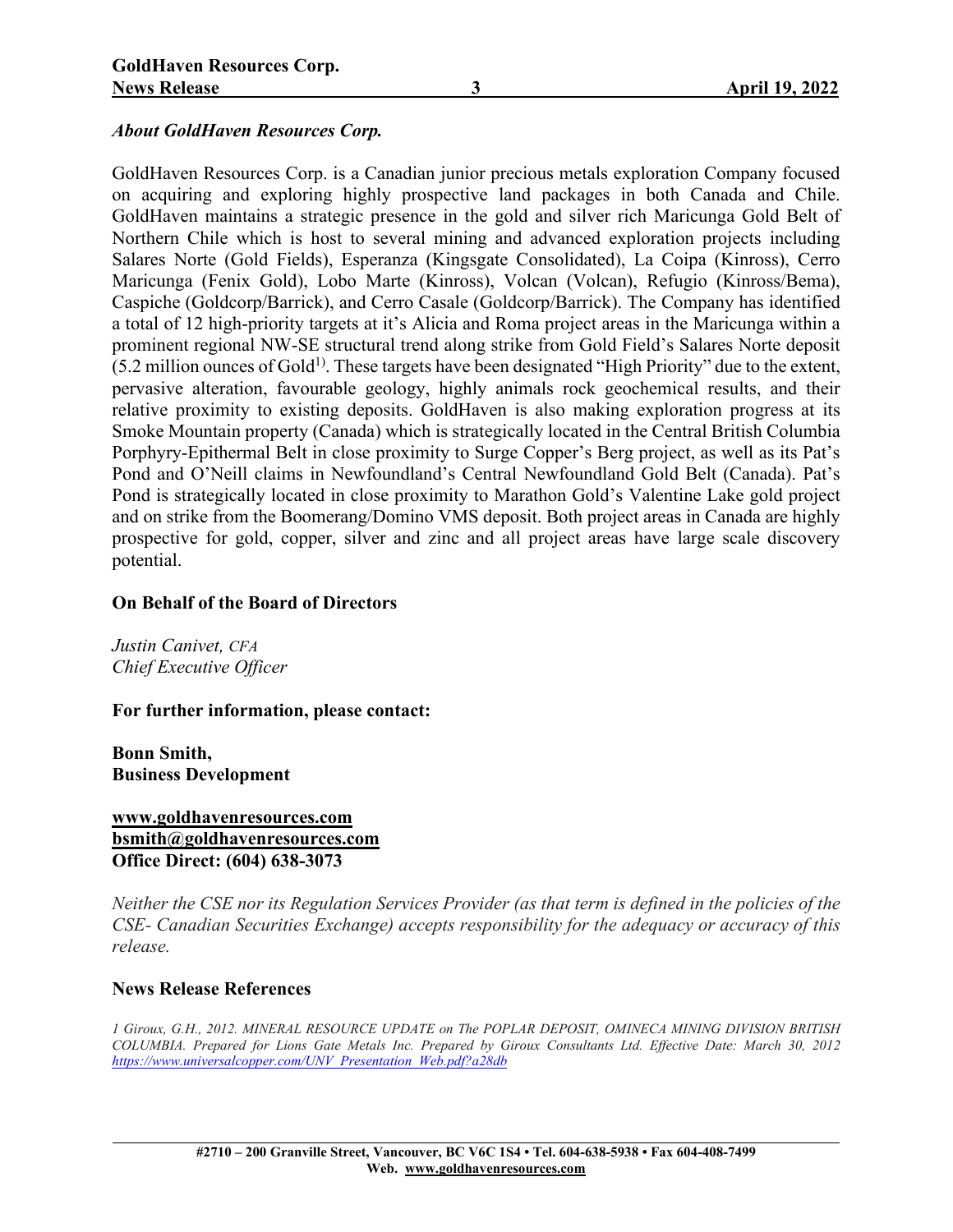2 Norton, C., Huang, J., and Lui, D., Updated Technical Report and Mineral Resource Estimate on the Berg Project, British Columbia. A NI 43-101 Technical Report prepared by Tetra Tech Canada Inc. EFFECTIVE DATE: MARCH 9, 2021; RELEASE *DATE: MAY 3, 2021.*

*https://surgecopper.com/site/assets/files/5735/updated\_technical\_report\_mineral\_resource\_estimate\_on\_the\_berg\_ project- \_bc.pdf*

*3 Christensen, K., Connaughton, G.R., and Ogryzlo, P., 2011. TECHNICAL REPORT ON THE MAIN ZONE OPTIMIZATION HUCKLEBERRY MINE OMINECA MINING DIVISION BRITISH COLUMBIA, CANADA. Prepared for Huckleberry Mines Ltd.* and Imperial Metals Corporation November 22, 2011 The effective date of the exploration data is September 1, 2011, Amended *May 11, 2016. https://www.imperialmetals.com/assets/docs/2016- hml-43-101-technical-report-on-the-main-zoneoptimization.pdf*

4 Burga D., Barry J., Grant D., Hutter J., Puritch E., Sutcliffe, R.H., and Wu, Y., 2019. INITIAL MINERAL RESOURCE ESTIMATE *AND TECHNICAL REPORT ON THE NUMBER 3 VEIN, SILVER QUEEN PROPERTY, OMINECA MINING DIVISION, BRITISH COLUMBIA, CANADA. Prepared for NEW NADINA EXPLORATIONS LIMITED*

NI 43-101 & 43-101F1 TECHNICAL REPORT by P&E Mining Consultants Inc. Effective Date: July 15, 2019 Signing Date: *August 29, 2019. https://equitymetalscorporation.com/site/assets/files/3673/sq\_ni43- 101\_aug29\_2019.pdf*

*5 https://sunsummitminerals.com/news/2021/sun-summit-drills-31-6-g-t-gold-over-4-0-metres-including-246-g-t- gold-over-0-5 metres-in-the-trench-zone-and-1-07-g-t-gold-over-109-metres-including-7-17-g-t-gold-over-5-2- metres-in-the-horseshoe-zo/*

6 Diakow, L.J., and Drobe, J.R., 1989. The Geology and Mineral Occurrences in the North Newcombe Lake Map Sheet, NTS *093E/14. Open File Map 1989-1 British Columbia Ministry of Energy, Mines and Petroleum Resources Map.*

7 Jamasmie, C., 2019. Gold Fields Salares Norte project in Chile granted environmental permit. December 18, 2019, 9:29am. *Exploration Intelligence Latin America Gold Silver. [https://www.mining.com/gold-fields-salares-norte-project-in-chile-granted](https://www.mining.com/gold-fields-salares-norte-project-in-chile-granted-environmental-permit/)[environmental-permit/](https://www.mining.com/gold-fields-salares-norte-project-in-chile-granted-environmental-permit/)*

#### *Cautionary Statements Regarding Forward Looking Information*

*This news release contains forward-looking statements and forward-looking information (collectively, "forward looking statements") within the meaning of applicable Canadian and U.S. securities legislation, including the United* States Private Securities Litigation Reform Act of 1995. All statements, other than statements of historical fact, included herein including, without limitation, the intended use of the proceeds received from the Offering, the possible acquisition of the Projects, the Company's expectation that it will be successful in enacting its business plans, and the *anticipated business plans and timing of future activities of the Company, are forward-looking statements. Although* the Company believes that such statements are reasonable, it can give no assurance that such expectations will prove *to be correct. Forward-looking statements are typically identified by words such as: "believes", "will", "expects", "anticipates", "intends", "estimates", "plans", "may", "should", "potential", "scheduled", or variations of such words* and phrases and similar expressions, which, by their nature, refer to future events or results that may, could, would, might or will occur or be taken or achieved. In making the forward-looking statements in this news release, the *Company has applied several material assumptions, including without limitation, that investor interest will be* sufficient to close the Offering, and the receipt of any necessary regulatory or corporate approvals in connection with the Offering and the Assignment, that there will be investor interest in future financings, market fundamentals will result in sustained precious metals demand and prices, the receipt of any necessary permits, licenses and regulatory approvals in connection with the future exploration and development of the Company's projects in a timely manner, the availability of financing on suitable terms for the exploration and development of the Company's projects and the *Company's ability to comply with environmental, health and safety laws.*

*The Company cautions investors that any forward-looking statements by the Company are not guarantees of future* results or performance, and that actual results may differ materially from those in forward-looking statements as a *result of various factors, including, operating and technical difficulties in connection with mineral exploration and development activities, actual results of exploration activities, the estimation or realization of mineral reserves and* mineral resources, the inability of the Company to obtain the necessary financing required to conduct its business and affairs, as currently contemplated, the inability to close the Offering, the inability of the Company to enter into definitive agreements in respect of the Letters of Intent which are the subject of the Assignment, the timing and amount of estimated future production, the costs of production, capital expenditures, the costs and timing of the development of new deposits, requirements for additional capital, future prices of precious metals, changes in general economic